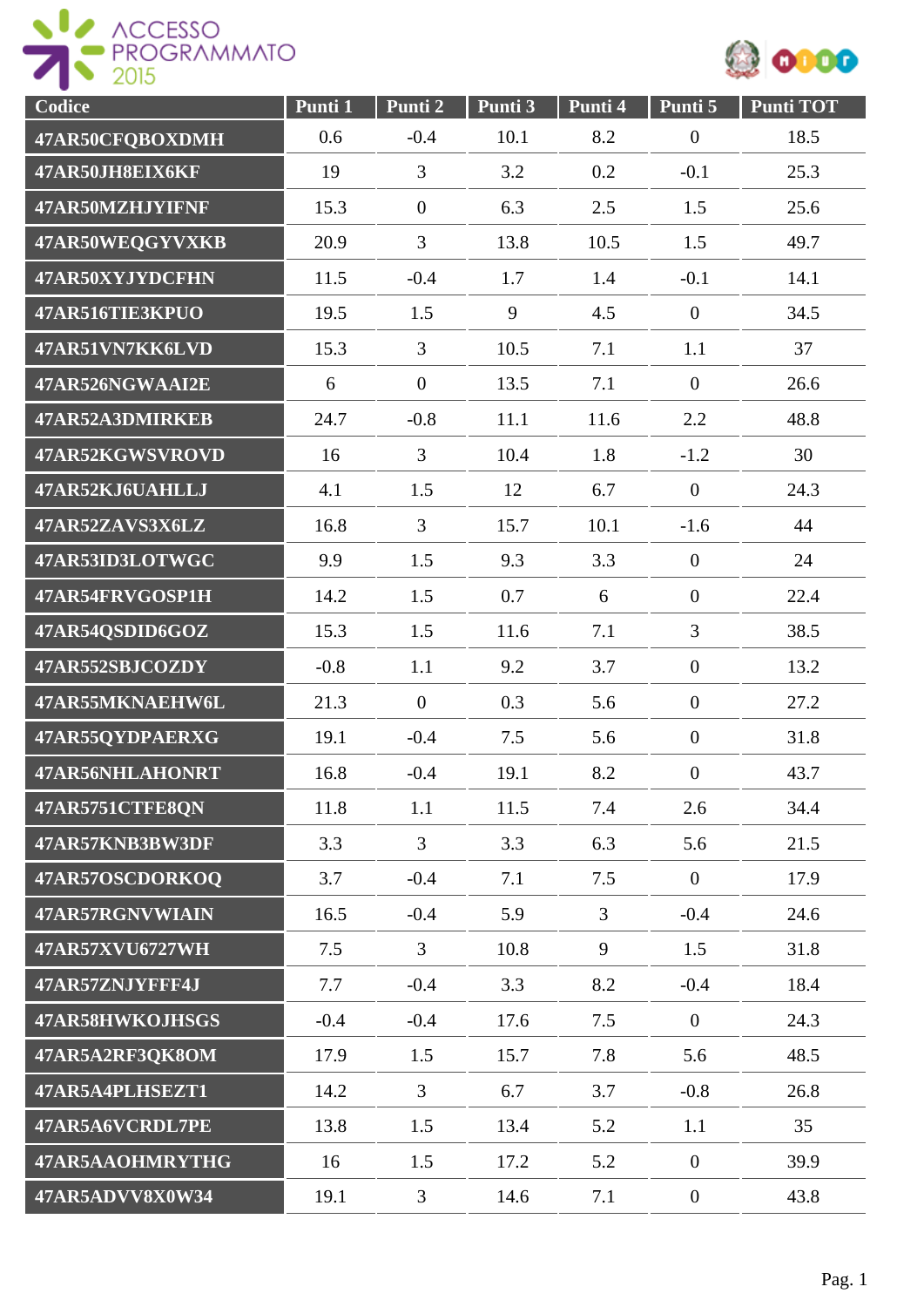



| Codice          | Punti 1 | Punti 2          | Punti 3 | Punti 4      | Punti 5          | <b>Punti TOT</b> |
|-----------------|---------|------------------|---------|--------------|------------------|------------------|
| 47AR5ANLIAZVTYQ | 2.2     | 1.5              | 9       | 6            | $\boldsymbol{0}$ | 18.7             |
| 47AR5AR1TNEXOMV | 11.1    | 3                | 9.6     | 7.4          | 4.1              | 35.2             |
| 47AR5ASCIDGXRKI | 19      | 1.5              | 8.5     | 5.5          | 6.7              | 41.2             |
| 47AR5AUXQTSEQZM | 0.7     | $\overline{0}$   | 3.3     | 10.1         | $\overline{0}$   | 14.1             |
| 47AR5B6WYFZUMLX | 11.1    | 1.1              | $-0.6$  | 4.8          | $\boldsymbol{0}$ | 16.4             |
| 47AR5BAB2OYOZA5 | 19.8    | 1.1              | 10.1    | 10.1         | 3                | 44.1             |
| 47AR5BIU7CU05SQ | 0.3     | $\overline{0}$   | 16.1    | 9            | 1.5              | 26.9             |
| 47AR5BOAZ6UZZFV | 1.5     | 1.5              | 14.6    | 6            | $\boldsymbol{0}$ | 23.6             |
| 47AR5BUAWRRX1JO | $-0.4$  | 3                | 12      | 7.4          | $\overline{0}$   | 22               |
| 47AR5BV6MQMZ1LG | 17.2    | 1.5              | 3.3     | 3.7          | 2.2              | 27.9             |
| 47AR5BVC76OBTJZ | 17.2    | 1.5              | 15.3    | 7.4          | 2.6              | 44               |
| 47AR5BZF0WFPZOG | 2.4     | 1.1              | 9.3     | 7.8          | 1.5              | 22.1             |
| 47AR5C6PUHYNSNB | 17.2    | 1.1              | 10.8    | 0.3          | 1.1              | 30.5             |
| 47AR5CDNYJBMYZU | 16      | 1.1              | 13.4    | 9.3          | $-0.4$           | 39.4             |
| 47AR5CE1O5QHMFD | 18.7    | 1.5              | 12      | 12           | $\overline{3}$   | 47.2             |
| 47AR5CFUWZEBYXE | 14.2    | $\overline{0}$   | 3       | 2.6          | $\boldsymbol{0}$ | 19.8             |
| 47AR5CKJGQGD4CY | 15.2    | $\overline{0}$   | 0.7     | 10.1         | $-0.8$           | 25.2             |
| 47AR5D3FOQBUSIB | 13.5    | $\overline{0}$   | 18      | 12           | $-0.4$           | 43.1             |
| 47AR5D4LRXBREH3 | 20.2    | 1.5              | 9.7     | 2.6          | $-1.2$           | 32.8             |
| 47AR5DP3NQ6KUQP | 11.5    | $\overline{3}$   | 10.8    | 7.1          | 1.1              | 33.5             |
| 47AR5DTZSY0HCP5 | 15.2    | 3                | 2.8     | 7.4          | 5.2              | 33.6             |
| 47AR5DX3YMM6BSW | 1.1     | $\boldsymbol{0}$ | 16.1    | 5.9          | $\overline{0}$   | 23.1             |
| 47AR5DXFR54WREK | 16.4    | $\overline{0}$   | $-1.6$  | 5.2          | $-0.8$           | 19.2             |
| 47AR5EM0P4UQDVF | 11.2    | $\overline{0}$   | 9       | 4.1          | $\overline{3}$   | 27.3             |
| 47AR5F1KLHM6EDU | 17.1    | 1.1              | 10.8    | 9.3          | 3.3              | 41.6             |
| 47AR5FD7TEADOKN | 0.3     | $-0.4$           | 7.8     | 2.6          | 1.5              | 11.8             |
| 47AR5FFZAOJ3Z2Q | 16.8    | $\overline{3}$   | 14.6    | 10.1         | $\overline{3}$   | 47.5             |
| 47AR5FKWFVKDEPK | 9.6     | 1.1              | 6.2     | $\mathbf{1}$ | 0.3              | 18.2             |
| 47AR5FOKD6TJKYS | 8.9     | 1.1              | 16.8    | 4.1          | 1.5              | 32.4             |
| 47AR5FU3HXPURPE | 20.6    | 1.5              | 8.9     | 7.1          | $\boldsymbol{0}$ | 38.1             |
| 47AR5FVP42VNGIJ | 16      | $-0.8$           | 3.6     | 5.6          | $-0.1$           | 24.3             |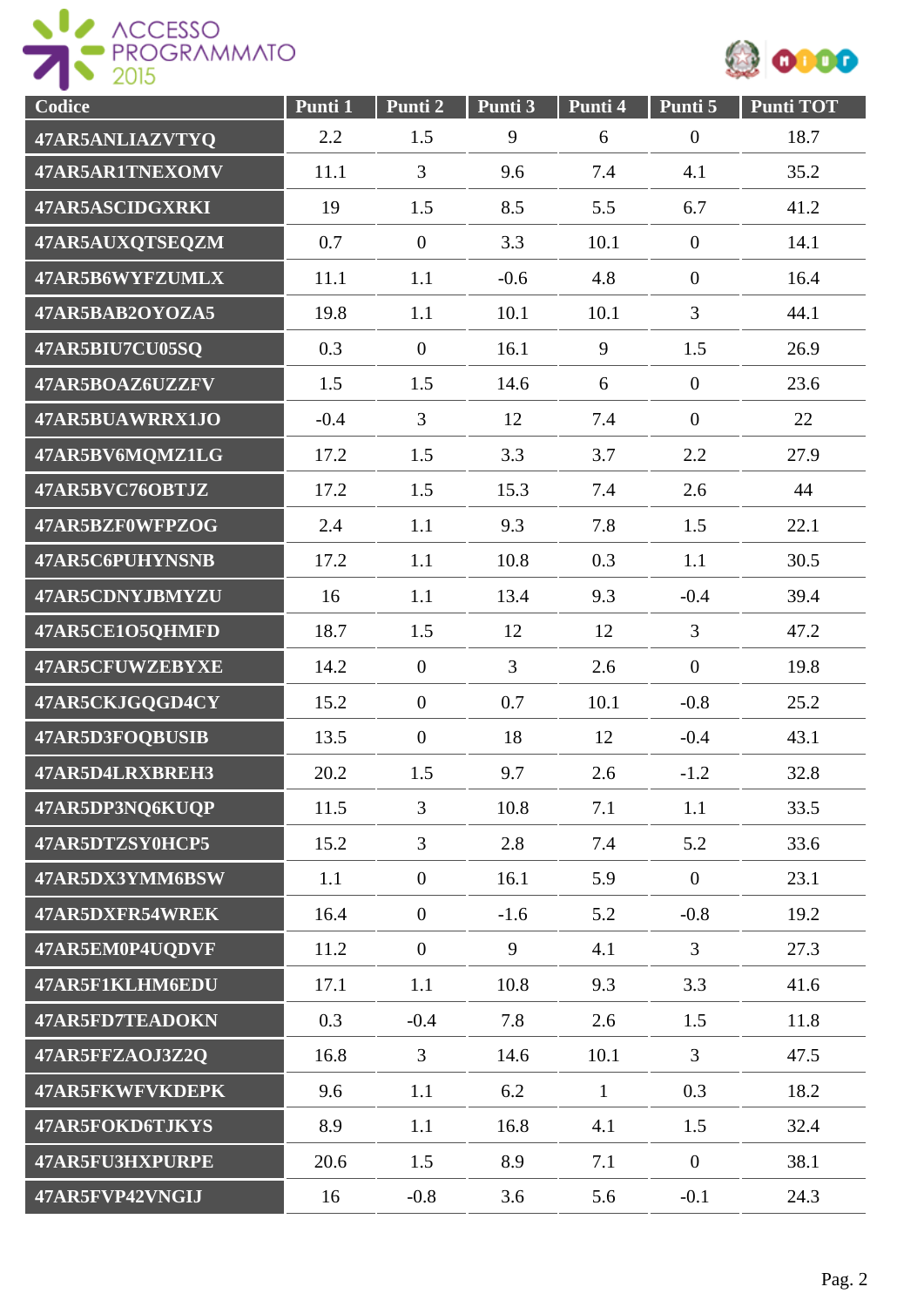



| Codice          | Punti 1        | Punti 2          | Punti 3        | Punti 4 | Punti 5          | <b>Punti TOT</b> |
|-----------------|----------------|------------------|----------------|---------|------------------|------------------|
| 47AR5FVPOND0Q13 | 15             | 3                | 12.7           | 8.2     | $\boldsymbol{0}$ | 38.9             |
| 47AR5FZPDDM5XYZ | 4.5            | $\boldsymbol{0}$ | 9.7            | 11.6    | $\boldsymbol{0}$ | 25.8             |
| 47AR5GHDFJORI1J | $-0.4$         | 3                | 16.5           | 8.2     | $\boldsymbol{0}$ | 27.3             |
| 47AR5GNSGLRMV4D | 17.9           | 1.5              | 1.1            | 9       | $\overline{0}$   | 29.5             |
| 47AR5GPP5ICLXXD | 5.2            | 1.1              | 14.2           | 6       | $-0.8$           | 25.7             |
| 47AR5GPW73WHLXH | 7.4            | 1.5              | 8.6            | 6.3     | $-1.2$           | 22.6             |
| 47AR5GWROLB7PAL | $\overline{4}$ | $\boldsymbol{0}$ | 7.4            | 1.7     | $-0.4$           | 12.7             |
| 47AR5GZUJPUC30N | 6.9            | $-0.8$           | 6.6            | $-0.2$  | 3.7              | 16.2             |
| 47AR5H2XIHB5KMP | 1.1            | 1.5              | 10.1           | 8.2     | 1.5              | 22.4             |
| 47AR5HCMMKTOMHS | 15.7           | $\overline{3}$   | 11.9           | 15      | 1.5              | 47.1             |
| 47AR5HPKVQ7BY5T | 12.9           | 3                | 9.6            | 9.3     | $-0.8$           | 34               |
| 47AR5IG1KQLAS7C | 6.3            | $\overline{0}$   | 8.6            | 6.7     | $-0.4$           | 21.2             |
| 47AR5IHEC6I2VOC | 8.6            | 1.5              | 9              | 10.5    | $\overline{0}$   | 29.6             |
| 47AR5IICD6XCWEH | 7.7            | $\overline{0}$   | 5.6            | 5.2     | $\boldsymbol{0}$ | 18.5             |
| 47AR5IPNU22XQHX | 5.6            | $\boldsymbol{0}$ | 11.6           | 5.2     | $\boldsymbol{0}$ | 22.4             |
| 47AR5IUUZJKVKWN | 17.5           | 3                | 15.7           | 7.5     | $\boldsymbol{0}$ | 43.7             |
| 47AR5JC6QUXYPDJ | 12             | $\overline{0}$   | $\overline{0}$ | 6.3     | $\boldsymbol{0}$ | 18.3             |
| 47AR5JGRSJ46D1X | 11.2           | 3                | 5.5            | 4.1     | $-0.4$           | 23.4             |
| 47AR5K7EX4GRAH1 | 13             | 1.5              | 11.2           | 8.2     | 4.5              | 38.4             |
| 47AR5KEMZYSDNAT | 11.9           | $-0.4$           | 3              | 2.9     | $-1.2$           | 16.2             |
| 47AR5KF1VYKYMTJ | 7.7            | $-0.4$           | 2.5            | 8.2     | $-0.4$           | 17.6             |
| 47AR5KIILFPVILE | 17.2           | $\overline{0}$   | 8.6            | 10.5    | $\overline{0}$   | 36.3             |
| 47AR5KJ5TO5YMXA | 22.4           | $\overline{3}$   | 19.1           | 15      | $\overline{0}$   | 59.5             |
| 47AR5KJXODQDC80 | 13.4           | $-0.8$           | 13.8           | 6.7     | 2.6              | 35.7             |
| 47AR5KQZEDRLICH | 19.4           | 3                | 17.2           | 7.5     | $\mathbf{0}$     | 47.1             |
| 47AR5KSGHYB3YSS | 5.5            | 1.1              | 11.2           | 7.5     | $\overline{0}$   | 25.3             |
| 47AR5KTNXAMJNHL | 7.3            | 1.5              | 4.4            | 4.4     | $\overline{0}$   | 17.6             |
| 47AR5KZGSNHROUZ | 15             | 1.5              | 10.5           | 12      | 1.5              | 40.5             |
| 47AR5LANWVSORYD | 5.6            | 1.1              | 10.7           | 4.8     | $-0.8$           | 21.4             |
| 47AR5LGWVVIFMSZ | 3.3            | 1.5              | 7.8            | 6.7     | $\mathbf{0}$     | 19.3             |
| 47AR5LMBMOOAZWK | 11.9           | 3                | 16.1           | 0.3     | $\overline{0}$   | 31.3             |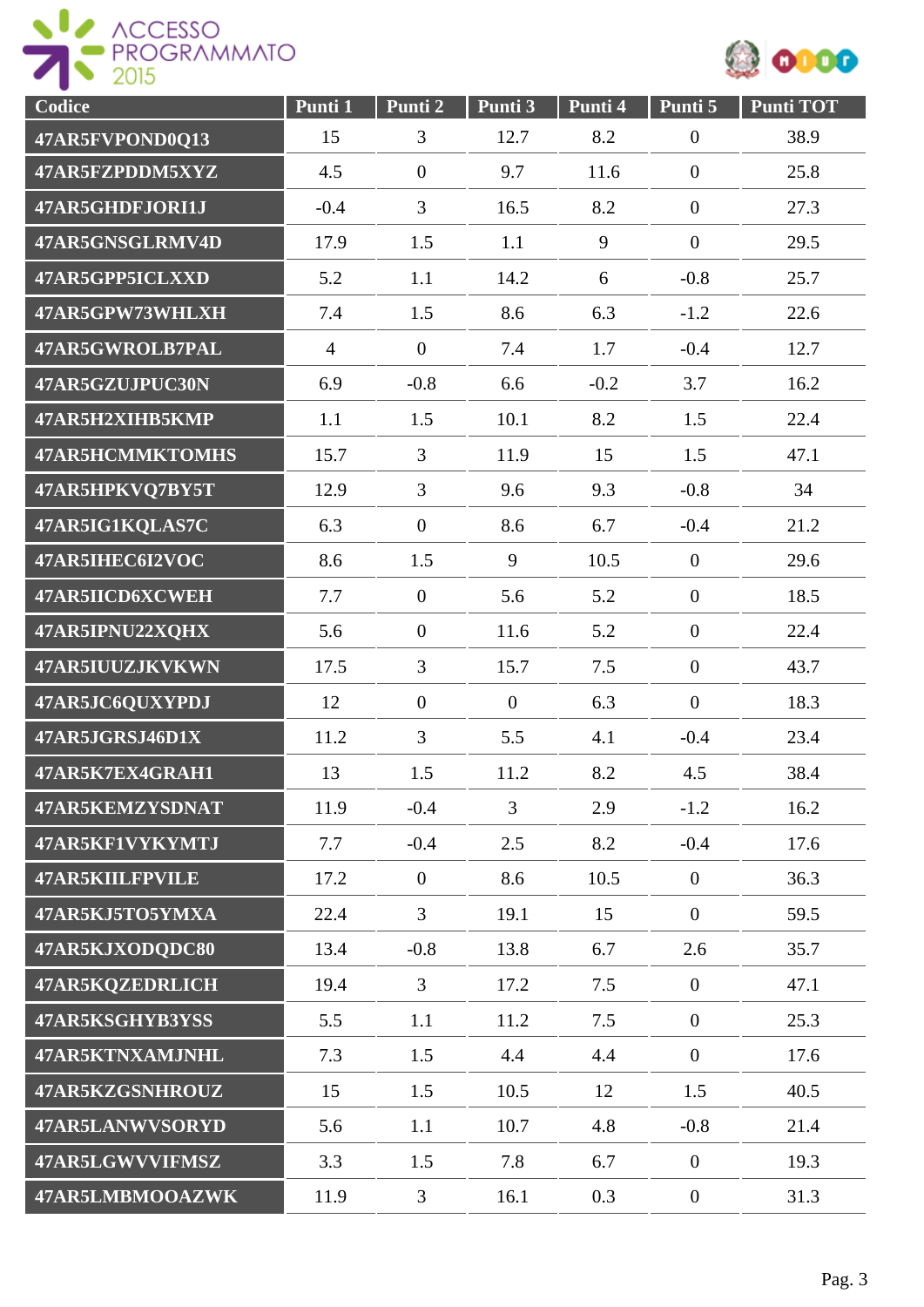



| Codice                 | Punti <sub>1</sub> | Punti 2        | Punti 3        | Punti 4 | Punti 5          | Punti TOT |
|------------------------|--------------------|----------------|----------------|---------|------------------|-----------|
| 47AR5LVBWOYUL01        | 1.5                | 1.5            | 19.1           | 7.5     | $\boldsymbol{0}$ | 29.6      |
| 47AR5M1QL6U3S8Z        | 9.7                | $-0.4$         | 14.2           | 6.7     | 2.6              | 32.8      |
| 47AR5M4SHWROSEZ        | 13.8               | 1.1            | 5.1            | 4.1     | $-0.4$           | 23.7      |
| 47AR5MDCBFFNTBX        | 19.8               | 1.5            | 14.6           | 8.2     | 2.6              | 46.7      |
| 47AR5MDFL7KESY3        | 5.6                | $-0.8$         | 6              | 5.6     | $\boldsymbol{0}$ | 16.4      |
| 47AR5MDI1ZFOPGE        | 7.1                | 3              | 11.6           | 2.6     | $\boldsymbol{0}$ | 24.3      |
| 47AR5MIBGKNKRPF        | 11.1               | 1.5            | $\overline{4}$ | 0.3     | $-0.8$           | 16.1      |
| 47AR5MVPG8T2SBW        | 6.7                | 1.5            | 10.1           | 10.5    | 6                | 34.8      |
| 47AR5MXI4NJQNBN        | 18.3               | 3              | 7.4            | 7.1     | 2.2              | 38        |
| 47AR5MZYVSEHX88        | 10                 | 1.5            | 7.8            | 8.2     | $-1.2$           | 26.3      |
| 47AR5N0PZRXQAZD        | 13.1               | 3              | 10.5           | 5.2     | $-0.4$           | 31.4      |
| <b>47AR5NPRZMBLORS</b> | 17.5               | $\overline{3}$ | 15.7           | 7.1     | $\overline{0}$   | 43.3      |
| 47AR5NQ4YUCEZTD        | 3.2                | $\overline{0}$ | 8.5            | 4.8     | $\overline{0}$   | 16.5      |
| 47AR5O86H3VDHCE        | 15.7               | $\overline{0}$ | 14.6           | 8.6     | $\overline{0}$   | 38.9      |
| 47AR5ODBNRIEGE4        | 6.2                | $\overline{3}$ | 6              | 5.6     | $\overline{0}$   | 20.8      |
| 47AR5OGPFO4I6QX        | 19.1               | 1.5            | 9              | 2.6     | $\boldsymbol{0}$ | 32.2      |
| 47AR5OHQUD4KOEQ        | 17.1               | 1.5            | 0.3            | 8.6     | 0.7              | 28.2      |
| 47AR5OJHHAPOHF4        | 6                  | $\overline{3}$ | 8.8            | 9.7     | $-0.8$           | 26.7      |
| 47AR5ONVOO0YOLX        | 5.9                | $-0.4$         | 8.1            | 5.2     | $\boldsymbol{0}$ | 18.8      |
| 47AR5OOOZF5VA2F        | 6.7                | $-0.8$         | 12.7           | 8.2     | $-0.8$           | 26        |
| 47AR5OQPIQO5DSY        | 11.6               | $\overline{0}$ | 13.5           | 7.1     | $\overline{0}$   | 32.2      |
| 47AR5ORBTLGUD5P        | 11.5               | 1.1            | 2.9            | 7.8     | $\overline{0}$   | 23.3      |
| 47AR5OTZKAFP0OI        | $\overline{3}$     | 1.5            | 10.4           | 7.8     | $\boldsymbol{0}$ | 22.7      |
| 47AR5OVRJROS8VK        | 15.3               | $\overline{0}$ | 8.2            | 9.3     | $\overline{0}$   | 32.8      |
| 47AR5OWO13LRAVM        | 18                 | $\overline{0}$ | 18             | 12      | $-0.4$           | 47.6      |
| 47AR5P2ZCHIHJUB        | 20.6               | $\overline{0}$ | 12.7           | 9       | 1.5              | 43.8      |
| 47AR5P5G0KCYOKN        | 18.3               | 1.5            | 7.4            | 2.6     | $-0.4$           | 29.4      |
| 47AR5PGG1NNEEOW        | 5.6                | $\overline{0}$ | $\overline{3}$ | 15      | 1.5              | 25.1      |
| 47AR5PZF3Y5AKFX        | 15.7               | $-0.4$         | 11.6           | 7.8     | $\overline{3}$   | 37.7      |
| 47AR5Q68NJVTRBU        | 21                 | $\overline{3}$ | $\overline{2}$ | 3.7     | $-0.4$           | 29.3      |
| 47AR5QEKKU0RTFL        | 17.9               | 3              | 6.3            | 9       | $\overline{0}$   | 36.2      |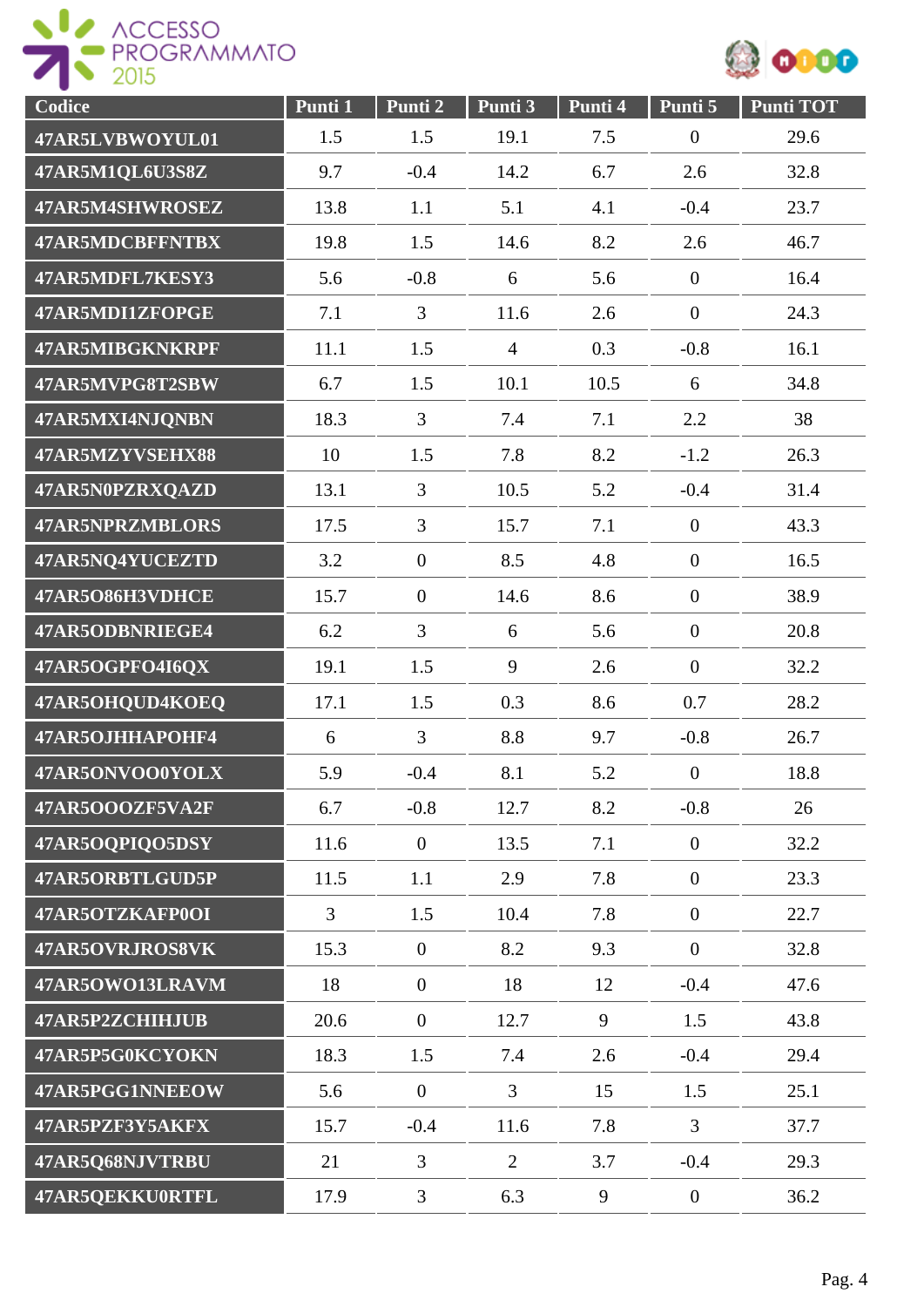

| Codice                 | Punti 1        | Punti 2          | Punti 3        | Punti 4        | Punti 5          | <b>Punti TOT</b> |
|------------------------|----------------|------------------|----------------|----------------|------------------|------------------|
| 47AR5QEZTSPXD6O        | 19.4           | 3                | 12.3           | 4.4            | $\boldsymbol{0}$ | 39.1             |
| 47AR5QFPJR8O0WX        | 13.7           | 3                | 7.4            | 6              | $\boldsymbol{0}$ | 30.1             |
| 47AR5QH2VOUSVWE        | 17.5           | $-0.4$           | 2.5            | 4.5            | $-0.1$           | 24               |
| 47AR5QLFONPW6SP        | 21.7           | 3                | 16.5           | 8.6            | 3.7              | 53.5             |
| 47AR5QPLKZAJFYK        | 7.2            | 1.1              | 3.1            | $\overline{4}$ | $\boldsymbol{0}$ | 15.4             |
| 47AR5QRBZR4LPVK        | 8.1            | 1.1              | 13.8           | 1.4            | $\boldsymbol{0}$ | 24.4             |
| 47AR5QUTX2YWWKZ        | 13.1           | 1.1              | 5.2            | 3.7            | $-0.8$           | 22.3             |
| 47AR5QYWNBT0HHB        | 21.7           | $\overline{3}$   | 14.2           | 7.5            | 1.5              | 47.9             |
| 47AR5RB3SMJTPRU        | 21.3           | 1.1              | 3.9            | $-1.3$         | $-2$             | 23               |
| 47AR5RCYSLH0OQL        | 6.7            | 1.5              | 9.7            | 6.7            | $\overline{0}$   | 24.6             |
| 47AR5RDBICCCTGU        | 20.9           | 1.5              | 10.8           | 8.6            | $-0.4$           | 41.4             |
| 47AR5RHYYEEQVH4        | 11.6           | 1.5              | 10.8           | 10.1           | $\overline{0}$   | 34               |
| 47AR5RJNWEF5WAF        | 11.2           | 1.5              | 8.2            | 2.2            | $\overline{0}$   | 23.1             |
| 47AR5RL3K46ZR72        | 14.9           | $\overline{3}$   | 18.3           | 13.1           | $-0.4$           | 48.9             |
| 47AR5RLC3SZIUTV        | 7.1            | $\boldsymbol{0}$ | 5.6            | 9              | $\overline{0}$   | 21.7             |
| 47AR5RMBK1Q5TZ2        | 19.4           | 1.5              | 13.4           | 4.8            | 2.2              | 41.3             |
| 47AR5RQBHVQWOGL        | 2.9            | $-0.4$           | $\overline{4}$ | 13.5           | 1.5              | 21.5             |
| 47AR5RRYO5YCROK        | 5.2            | 1.5              | 4.8            | 5.2            | 4.1              | 20.8             |
| 47AR5RYOJGRPQML        | 8.6            | 1.5              | 18             | 4.4            | 2.6              | 35.1             |
| 47AR5SB7HL784R1        | 10.5           | 1.5              | 6              | 7.1            | $-0.4$           | 24.7             |
| 47AR5SBTXLHEZ1S        | 17.5           | 3                | 13.4           | 8.2            | $-0.4$           | 41.7             |
| 47AR5SF8LP0VCQE        | 22.1           | 1.1              | 15.7           | 6.7            | $-0.4$           | 45.2             |
| 47AR5SGA4XQP6IM        | 5.5            | $\overline{3}$   | $-0.2$         | 2.9            | $-0.4$           | 10.8             |
| 47AR5SIACNFJ6OV        | $\overline{3}$ | 3                | 11.2           | 7.8            | $\overline{0}$   | 25               |
| <b>47AR5SXEHFBHECX</b> | 7.1            | 1.1              | 11.9           | 7.1            | $\overline{0}$   | 27.2             |
| 47AR5SZ8FVUF4YT        | 2.2            | 1.5              | 10.5           | 6.7            | $\overline{0}$   | 20.9             |
| 47AR5TAOOSTROVH        | 20.9           | $\overline{3}$   | 15.7           | 9              | 1.5              | 50.1             |
| 47AR5TCNEK0UVDJ        | 11.6           | $\boldsymbol{0}$ | $-0.4$         | 6.7            | $\boldsymbol{0}$ | 17.9             |
| 47AR5TMTF5NV3ED        | 2.2            | $-0.8$           | 8.9            | 8.6            | $\overline{0}$   | 18.9             |
| 47AR5TRIJBWS11T        | 4.8            | 1.5              | 2.6            | 3.3            | 0.7              | 12.9             |
| 47AR5TV4JIIE4N3        | 19.4           | 3                | 13.5           | 4.4            | 2.6              | 42.9             |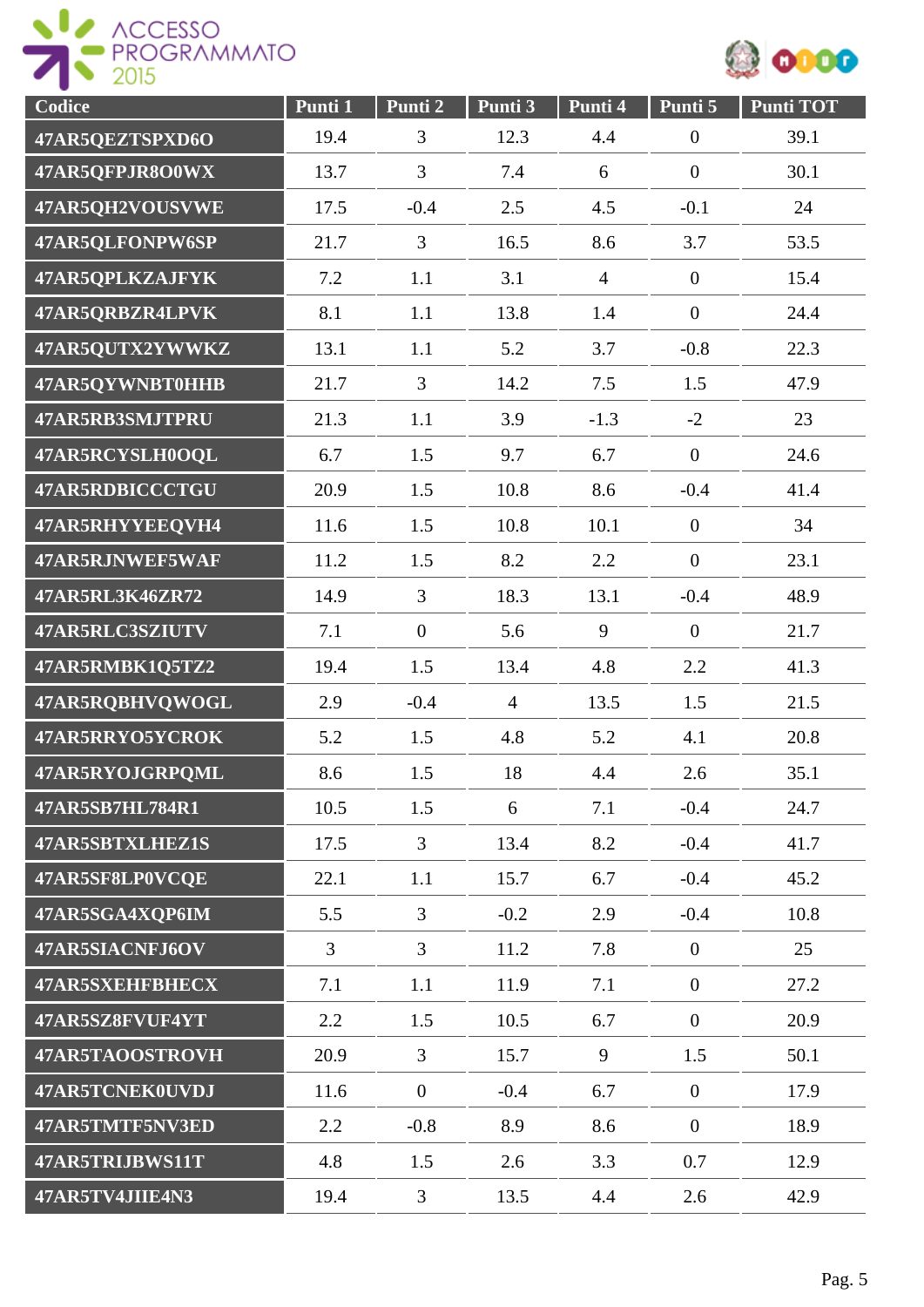



| Codice          | Punti 1        | Punti 2          | Punti 3        | Punti 4        | Punti 5          | <b>Punti TOT</b> |
|-----------------|----------------|------------------|----------------|----------------|------------------|------------------|
| 47AR5TZKYOEBZDY | 16.4           | 1.5              | 18             | 8.6            | 1.8              | 46.3             |
| 47AR5TZVL5UIFCB | 4.7            | $\boldsymbol{0}$ | 1.8            | 0.3            | $\overline{0}$   | 6.8              |
| 47AR5U6XNABF7QK | 2.5            | $\overline{0}$   | 5.2            | 12             | $\boldsymbol{0}$ | 19.7             |
| 47AR5U7W5WF3LGI | $-3.7$         | $-0.8$           | $-2$           | 2.9            | $-0.8$           | $-4.4$           |
| 47AR5UBYDJGYKCR | 9.9            | 1.5              | 9.3            | 3.3            | $\boldsymbol{0}$ | 24               |
| 47AR5UGSZPD8PKM | 12             | $\overline{0}$   | 15             | 11.6           | $\boldsymbol{0}$ | 38.6             |
| 47AR5UWR4HVDBWX | 11.5           | 1.5              | 7.5            | $\overline{4}$ | $-0.8$           | 23.7             |
| 47AR5UZOCULOJXR | 15.6           | 1.5              | 17.6           | 13.1           | $-1.2$           | 46.6             |
| 47AR5VCEAVKQ1XI | 4.7            | $\overline{3}$   | 11.9           | 7.5            | 0.7              | 27.8             |
| 47AR5VHONLCZREA | 6.7            | $\overline{0}$   | 8.6            | 7.5            | $\boldsymbol{0}$ | 22.8             |
| 47AR5VOE0DWWAYR | 19.4           | 3                | 15.7           | 7.5            | $\overline{0}$   | 45.6             |
| 47AR5VOJTFZUYWF | 19             | $\overline{3}$   | 15.7           | 12             | $-1.6$           | 48.1             |
| 47AR5VQZIMVRTNA | 14.5           | 1.1              | 7.4            | 9              | $\boldsymbol{0}$ | 32               |
| 47AR5VTIDD3HZST | 6.6            | $\overline{3}$   | 6.3            | 4.8            | $\overline{0}$   | 20.7             |
| 47AR5VXLEMUCGQJ | 5.5            | 1.5              | 7.8            | 7.1            | $-1.2$           | 20.7             |
| 47AR5W51ZMFGM4G | $\overline{7}$ | 1.5              | 9.3            | 8.6            | $\boldsymbol{0}$ | 26.4             |
| 47AR5WBQ7ODNSPT | $-0.4$         | $-0.4$           | 13.5           | 8.2            | $\boldsymbol{0}$ | 20.9             |
| 47AR5WGX4BLFVN1 | 9.7            | $\overline{3}$   | 7.8            | 6.3            | 0.3              | 27.1             |
| 47AR5WX1IWG1LSM | 4.5            | 1.5              | 6.6            | 6              | $-0.4$           | 18.2             |
| 47AR5WZ1AASCU5O | 11.5           | $\overline{0}$   | 1.4            | 4.8            | $\overline{0}$   | 17.7             |
| 47AR5X0J3RESZ7P | 17.9           | $\overline{0}$   | 9              | 9              | $\boldsymbol{0}$ | 35.9             |
| 47AR5X7VZJDMMDX | 24.3           | $-0.4$           | $\overline{4}$ | 6.7            | $\overline{0}$   | 34.6             |
| 47AR5XLNPOY3HWV | 8.6            | 1.5              | 16.5           | 6.7            | 2.6              | 35.9             |
| 47AR5XMW5DBDKUQ | 20.9           | $\overline{0}$   | 8.2            | 6.3            | $-1.2$           | 34.2             |
| 47AR5XOWNFVOHB4 | $\mathbf{0}$   | 1.5              | 18             | 10.1           | $\overline{0}$   | 29.6             |
| 47AR5YAOU1YDREA | 6              | 1.5              | 13.1           | 7.5            | 4.5              | 32.6             |
| 47AR5YAROFUAUON | 20.2           | 1.5              | 14.6           | 8.6            | $\overline{0}$   | 44.9             |
| 47AR5YCFWCP7Y2R | 1.4            | $\overline{0}$   | 15.7           | 9              | 1.5              | 27.6             |
| 47AR5YDJOELJ3JA | 13.4           | $-0.4$           | 4.4            | 10.1           | 4.1              | 31.6             |
| 47AR5YJQMFKISQP | 23.2           | 3                | 7.8            | 8.6            | 4.5              | 47.1             |
| 47AR5YJTO7P6SOV | 5.6            | 1.5              | 8.6            | 5.2            | $\overline{0}$   | 20.9             |